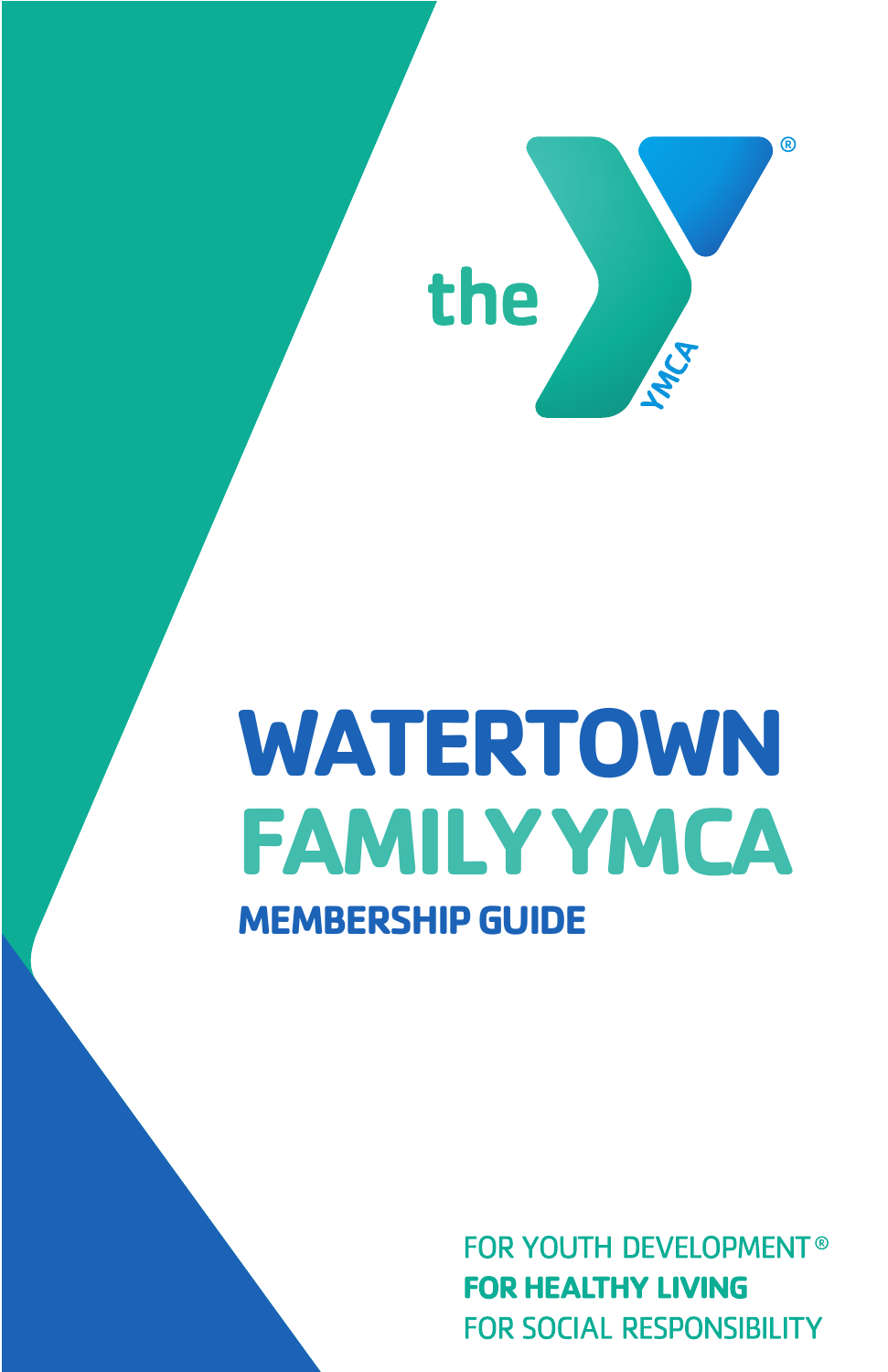## **YMCA VALUES Caring - Respect - Honesty - Responsibility**

## **YMCA MISSION STATEMENT**

To put Christian principles into practice through programs that build healthy spirit, mind, and body for all.

## **OUR FOCUS**

## Youth Development

Nurturing the potential of every child and teen.

### Healthy Living

Improving our community's health and well-being.

## Social Responsibility

Giving back and providing support to our neighbors.

## **OUR VOICE**

## **Nurturing**

To care for, support, and help develop through encouragement.

## Genuine

To be honest and open in relationships with others.

## Hopeful

To take an optimistic position or view of future outcomes.

## **Determined**

To devote full strength and concentrated attention to the cause.

## Welcome

To accept neighbors eagerly, warmly, hospitably, and as equal participants.

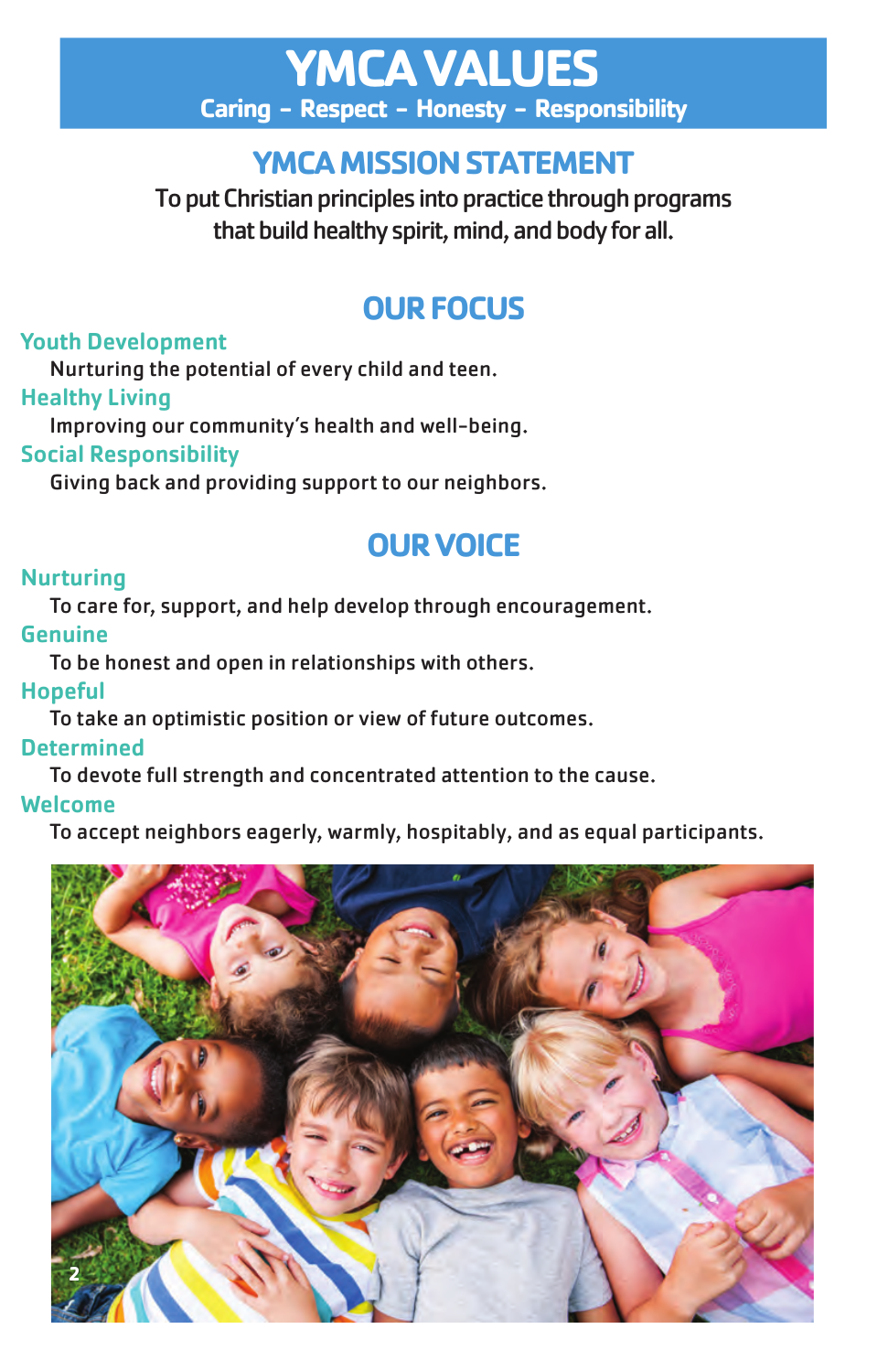# **Membership Rates**

### **Downtown YMCA and Fairgrounds YMCA**

| <b>Membership Type</b>                                                                                       | <b>Capital</b><br><b>Fund</b> | <b>Yearly</b><br>Rate | <b>Monthly</b><br><b>Bankdraft</b> |
|--------------------------------------------------------------------------------------------------------------|-------------------------------|-----------------------|------------------------------------|
| Children (Up to 12 Years)                                                                                    | N/A                           | \$102.00              | \$8.50                             |
| Youth (Ages 13 - 17)                                                                                         | N/A                           | \$138.00              | \$11.50                            |
| Young Adult (Ages 18-24)                                                                                     | \$20.00                       | \$276.00              | \$23.00                            |
| Adult (Ages 25-59)                                                                                           | \$50.00                       | \$450.00              | \$37.50                            |
| Senior (60+)                                                                                                 | \$30.00                       | \$354.00              | \$29.50                            |
| Senior Couple (2 Seniors in same household)                                                                  | \$50.00                       | \$546.00              | \$45.50                            |
| $(1$ Adult & dependent children under<br>the age of 21 in the same household)<br><b>Single Parent Family</b> | \$50.00                       | \$552.00              | \$46.00                            |
| Family Couple (2 Adults in the same household)                                                               | \$50.00                       | \$672.00              | \$56.00                            |
| (2 Adults & dependent children under the age of<br>Family<br>21 in the same household)                       | \$75.00                       | \$718.00              | \$59.90                            |

Memberships at either the Downtown YMCA or the Fairgrounds YMCA are interchangeable and may also be used at the Carthage YMCA and Sackets Harbor YMCA. Membership entitles you to the use of the facility and programs as outlined in this membership brochure.

# **Membership Benefits**

**Fitness Centers** Open from 12-17 hrs daily. Hours vary by branch.

**Group Exercise** Over 80 classes per week from zumba to yoga.

**Water Aerobic Classes Lap Swimming Recreational Swims** Available at Downtown branch .

**Racquetball** Available at Fairgrounds branch.

**Spinning Studio** Group rides. Keiser M3 bikes. **Pick Up Basketball** Times available at all branches

**Lacrosse & Soccer** Practice and leagues at Fairgrounds branch.

**Health & Wellness / Ready to be Fit** Personalized fitness programs.

**Pickleball** Practice and leagues at Fairgrounds branch.

**Fully Equipped Locker Rooms** Lockers available for rent.

**Nationwide Membership** Visit any participating Y in the United States.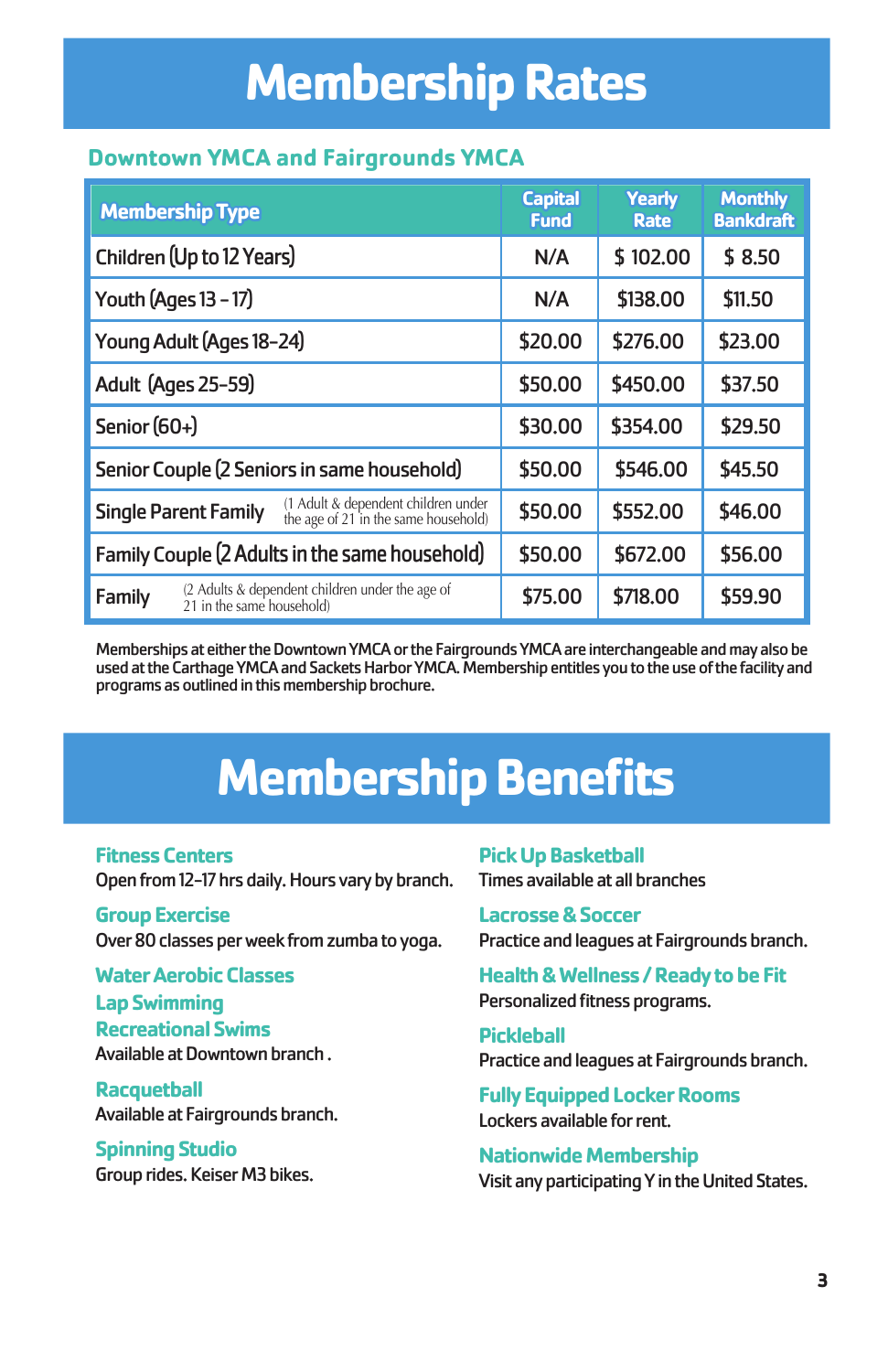# **Membership Rates**

## **Carthage YMCA and Sackets Harbor YMCA**

| <b>Membership Type</b>                                                                                       | <b>Capital</b><br><b>Fund</b> | <b>Yearly</b><br><b>Rate</b> | <b>Monthly</b><br><b>Bankdraft</b> |
|--------------------------------------------------------------------------------------------------------------|-------------------------------|------------------------------|------------------------------------|
| Children (Up to 12 Years)                                                                                    | N/A                           | \$63.60                      | \$5.30                             |
| Youth (Ages 13 - 17)                                                                                         | N/A                           | \$104.40                     | \$8.70                             |
| Young Adult (Ages 18-24)                                                                                     | N/A                           | \$225.00                     | \$18.75                            |
| Adult (Ages 25-59)                                                                                           | \$30.00                       | \$342.00                     | \$28.50                            |
| Senior (60+)                                                                                                 | \$20.00                       | \$234.00                     | \$19.50                            |
| Senior Couple (2 Seniors in same household)                                                                  | \$30.00                       | \$384.00                     | \$32.00                            |
| $(1$ Adult & dependent children under<br>the age of 21 in the same household)<br><b>Single Parent Family</b> | \$30.00                       | \$360.00                     | \$30.00                            |
| Family Couple (2 Adults in the same household)                                                               | \$30.00                       | \$450.00                     | \$37.50                            |
| (2 Adults & dependent children under the age of<br>Family<br>21 in the same household)                       | \$50.00                       | \$480.00                     | \$40.00                            |

Memberships at the Carthage YMCA or Sackets Harbor YMCA are exclusive to that facility only.

## **Capital Fund - Joiner Fee**

This fund is a onetime startup fee on new memberships or, those that have lapsed for more than 30 days and, is used to cover administration costs and support equipment upgrades in YMCA program areas.

## **Gateway Financial Assistance Program**

To successfully achieve our goal of providing service for youth and families, the Watertown Family YMCA, with the support from our community, provides financial assistance to those who cannot afford the memberships or programs fees.

Assistance is based upon the applicant's income and expenses. The YMCA is committed to protecting the privacy of its members and maintaining their personal information in confidence.

For more information on how you can support the Watertown Family YMCA: April Anne Young Resource Development and Marketing ayoung@nnyymca.org 315.755.9622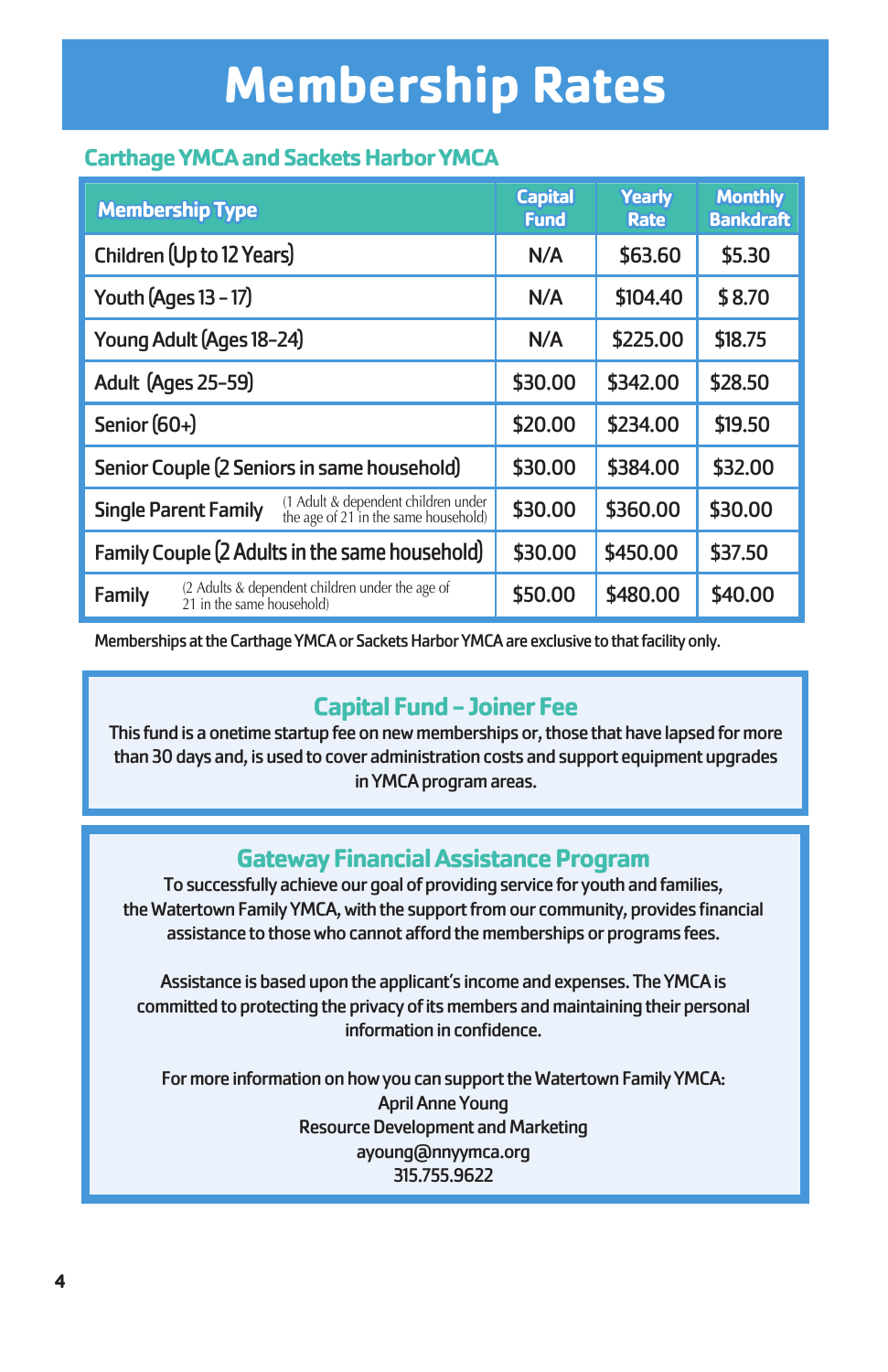# **BRANCH HOURS**

## **DOWNTOWN YMCA** September - June

| $5:00$ AM $-8:00$ PM          |
|-------------------------------|
| $7:00$ AM $-2:00$ PM          |
| Closed<br><b>Summer Hours</b> |
| $5:00$ AM $-8:00$ PM          |
| $6:00$ AM $-2:00$ PM          |
| Closed                        |
|                               |

## **FAIRGROUNDS YMCA**

| Monday - Friday   | 7:00 AM - 9:00 PM |
|-------------------|-------------------|
| Saturday & Sunday | 8:00 AM - 5:00 PM |

## $CARTHAGE YMCA$

| Monday - Friday |                    |
|-----------------|--------------------|
| Saturday        | 8:00 AM - 12:00 PM |
| Sunday          | Closed             |

## **SACKETS HARBOR YMCA**

|                   | 7:00 AM - 11:00 AM   |
|-------------------|----------------------|
| Tuesday, Thursday | $4:00$ PM $-7:00$ PM |
| Saturday & Sunday | Closed               |

## **HOLIDAY HOURS OF OPERATION**

Schedules subject to change. Check the Watertown YMCA website and Facebook for updates to schedules or weather related closures.

| <b>Christmas Eve</b>    | Closed             |
|-------------------------|--------------------|
| Christmas Day           | Closed             |
| New Year's Eve          | 8:00 am to 1:00 pm |
| New Year's Day          | Closed             |
| <b>Easter Sunday</b>    | Closed             |
| <b>Memorial Day</b>     | <b>Closed</b>      |
| Independence Day        | <b>Closed</b>      |
| <b>Labor Day</b>        | Closed             |
| <b>Thanksgiving Day</b> | Closed             |
|                         |                    |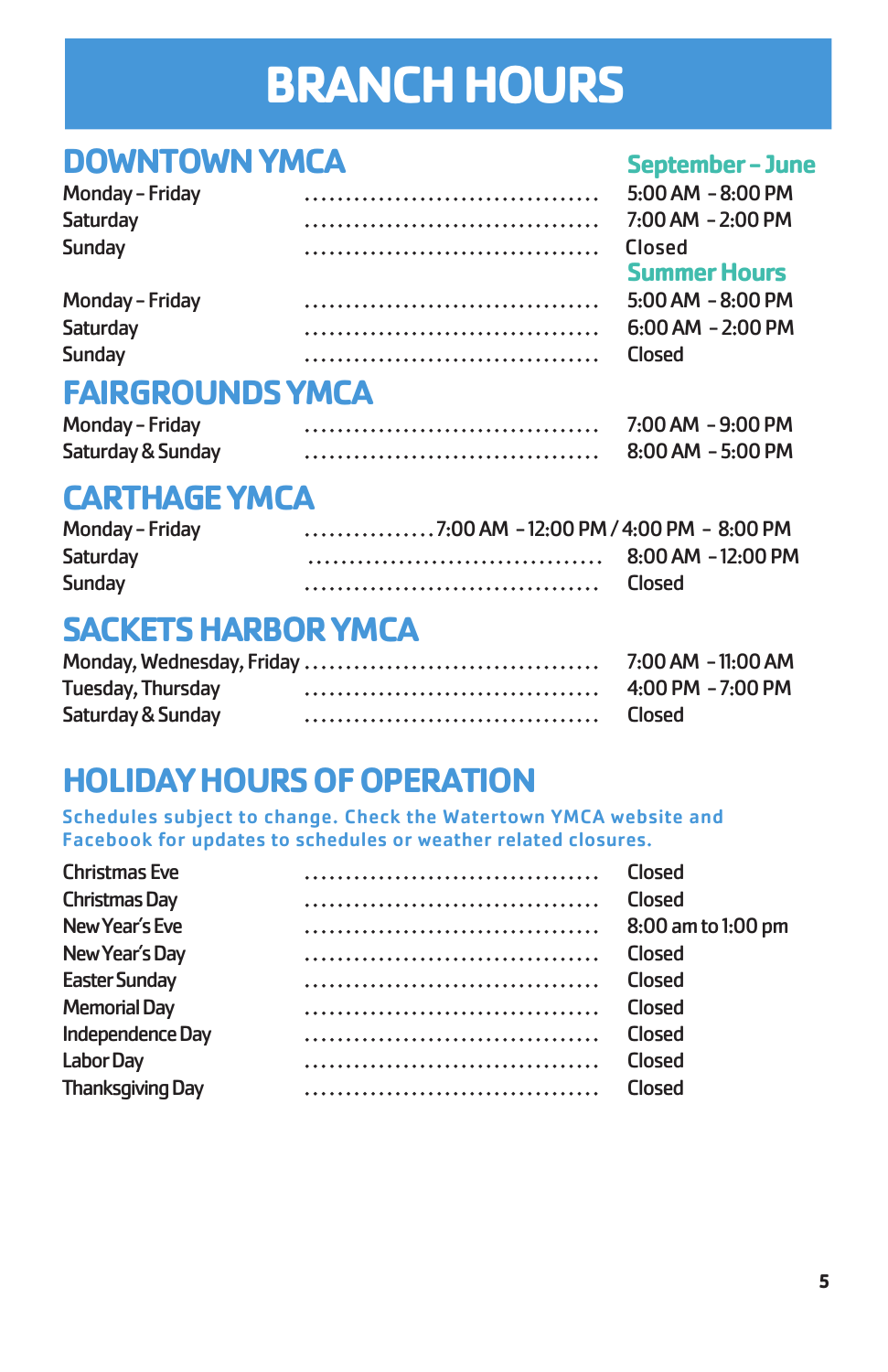## **THIS IS YOUR Y AND YOU BELONG HERE. LET US HELP YOU FEEL AT HOME.**

## Frequently asked questions

#### **HOW DO I GET STARTED?**

As a member of the Y, we invite you to meet with a Y fitness professional to assess your current fitness level, discuss your goals, answer your questions and develop an appropriate exercise program for you. They will show you the various types of equipment and programs we offer to help you attain your fitness goals. Before you use the free weights or the Nautilus machines, we recommend that you participate in a demonstration with our fitness staff. An appointment may be made in our Ready to be Fit area or at the Front Desk.

#### **HERE DO I LEAVE MY BELONGINGS WHEN I COME TO THE Y?**

If you would like to use a locker while you are at the Y, feel free to use those in the locker rooms specified for day use only. We recommend that you bring a lock with you and ask that you remove it when you are finished working out. If you are interested in renting a locker on a yearly basis, please see the front desk staff for our fees.

#### **HOW DO I CHECK IN?**

As you enter the Y, please scan in with your membership card. This allows us to usage of the facility and make changes in staffing levels when appropriate. It also safeguards your membership by establishing that all are current members. If you lose your scan card, let the front desk know and they can assign you a new one.

#### **HOW SHOULD I DRESS?**

We welcome you to wear your most comfortable workout clothes. We do ask that you wear shirts and shoes in all areas of the Y, with the exception of the locker rooms and the pool.

#### **WHAT ABOUT USING THE POOL?**

The Downtown YMCA has two pools; one is a lap pool (4 lanes, 20 yards long), and the other is a warm water teaching and recreation pool. Lap swim, open swim, and group fitness water classes are available for Y members. Look at the pool schedule and our group fitness schedule for times. We ask that you wear proper swimming attire in the pool. We provide children, who cannot swim, with life jackets to help keep them safe. Children under the age of 6 must be accompanied by an adult when using the pool.

#### **TOWELS**

If you forget your towel, we can provide one for you for 50 cents. Please return the towel to the bin, located at the Front Desk, on your way out.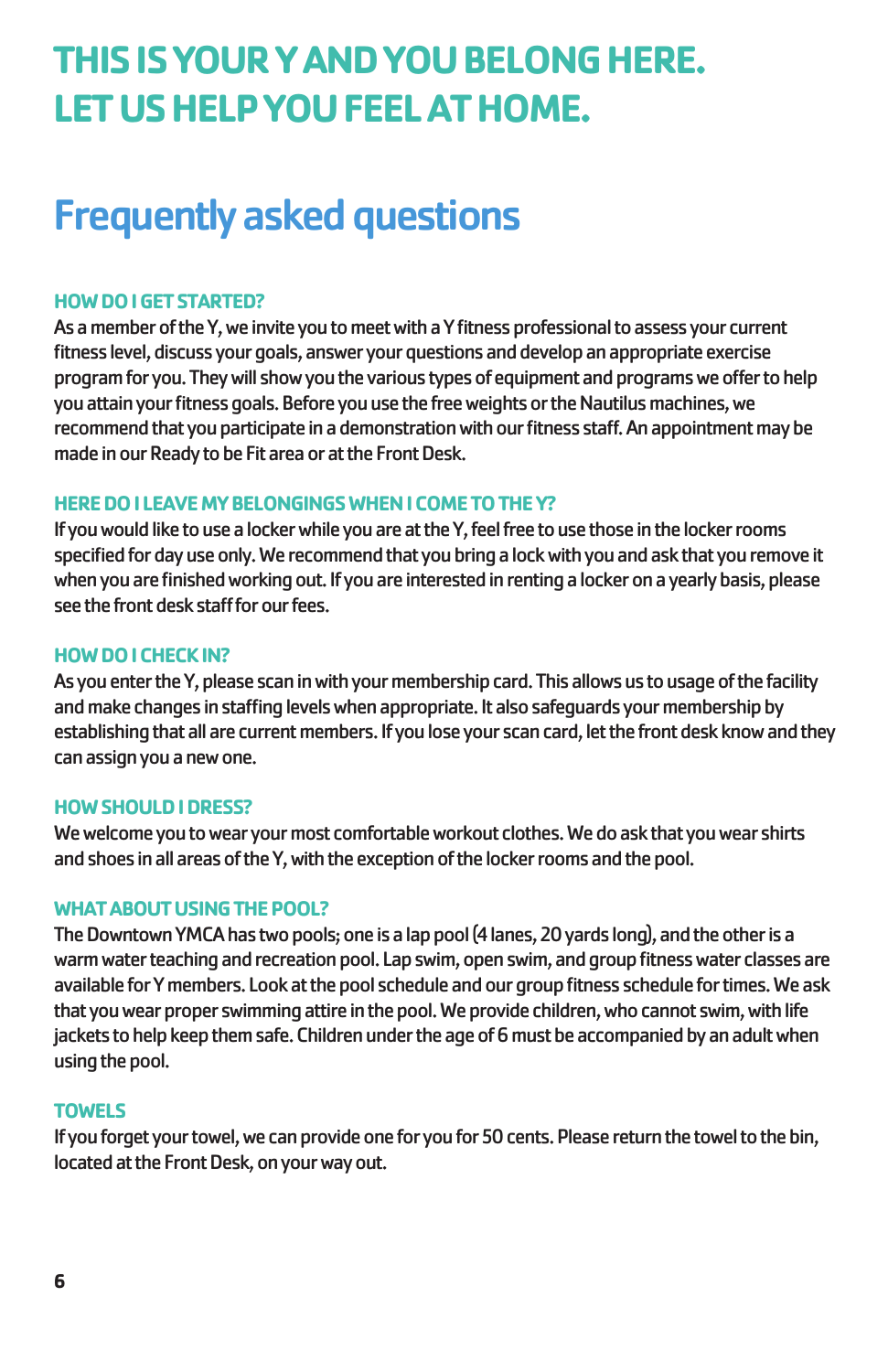# **PROGRAM OVERVIEW Programs and Quick Description**

#### **CHILDWATCH/POWER ZONE**

Available for children 6 weeks to 5 years old and 6 to 12 years old. We welcome you and your child to our safe and happy environment. Available to those with a Single Family or Family Membership only.

#### **GYMNASTICS AND DANCE**

Available for children 18 months and older. Recreational classes include strength, condition, flexibility, and dance moves appropriate for skill level to ensure safety.

#### **Y ARTS PROGRAM**

All ages will have a chance to reveal their inner creativity through different styles and mediums.

#### **SWIM LESSONS**

Individuals of all ages are taught the fundamentals of swimming from water acclimation to specific stroke technique.

#### **BLUE SHARKS SWIM TEAM**

The 18 years old and under competitive swim team focuses on stroke development, teamwork and individual goal setting.

#### **AQUATIC GROUP EXERCISE CLASS**

Water exercise promotes excellent muscle balance and cardiovascular conditioning by using the resistance and buoyancy properties of the water.

#### **DIABETES PREVENTION PROGRAM**

This program helps those at high risk for developing type 2 diabetes.

#### **Y RUNS / KIDS TRYATHLON**

St. Patrick's Day, Thanksgiving, Kids Tryathlon and Family Fun Runs offered throughout the year.

#### **LIFEGUARD COURSES**

Offering American Red Cross entry level certifications. Valid for 2 years.

#### **GROUP EXERCISE CLASSES**

Motivating, enthusiastic, and energy-packed instructors will lead you in classes that consist of a variety of cardiovascular activities as well as strengthening, flexibility, and relaxation exercises designed to meet the needs of all fitness levels.

#### **HEALTH SEEKERS / READY TO BE FIT**

During or 12-week program, our staff will help you develop the lifestyle changes necessary for maintaining your fitness regimen for years to come.

#### **ENHANCE FITNESS**

This is an evidenced-based program geared toward older adults and those with chronic conditions.

#### **INDOOR & OUTDOOR SPORTS**

Provides opportunities for individuals to develop leadership and team building skills. In addition, our sports experience allows participants to set goals, develop friendships, participate in physical activity, and enrich their lives.

#### **LIVESTRONG AT THE YMCA**

This is a FREE 12-week, small-group fitness program for adult cancer survivors, 18 years and older.

#### **CHRONIC DISEASE SELF-MANAGEMENT**

A six-week workshop program designed for those who have or care for someone that has a chronic disease. Provides you the tools you need to help improve your quality of life.

#### **HEALTHY WEIGHT AND YOUR CHILD**

A family-based weight management program focuses on nutrition, education, and physical activity to encourage healthier eating habits and an active lifestyle to reach a healthy weight.

#### **BLOOD PRESSURE SELF-MONITORING**

An evidence-based program that features personalized support as you develop the habit routinely self-monitoring your blood pressure, tips for maintaining your cardiovascular health and nutrition education.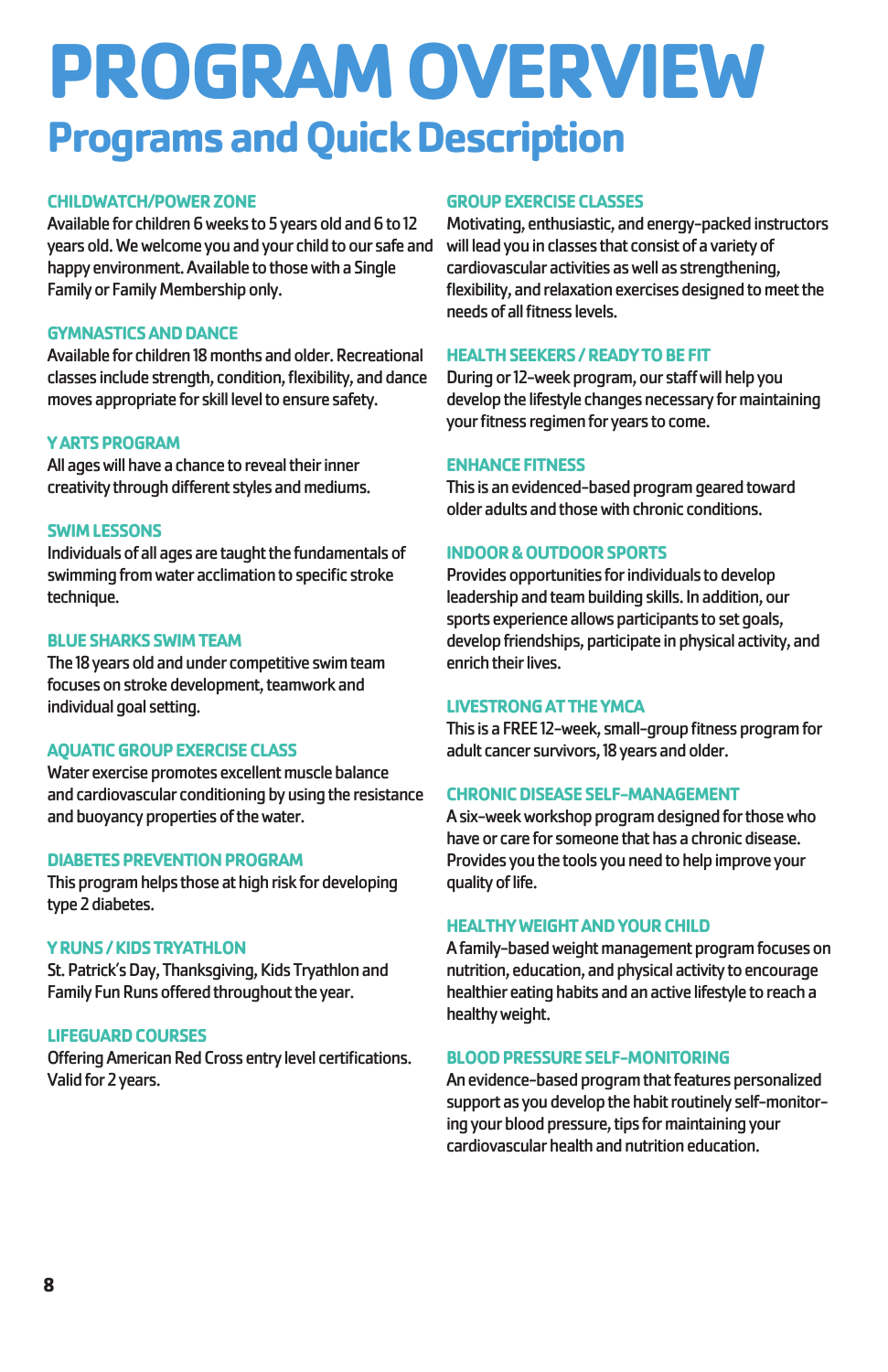#### **CAN I USE THE BASKETBALL COURT?**

All Y MEMBERS have use of the basketball court. No outdoor shoes or black-soled sneakers are allowed. Please check the basketball court schedule for open times.

### **HOW DO I JOIN AN EXERCISE CLASS?**

We have a range of Group Fitness classes and you are welcome to join any of them. Check the Group Exercise schedule for the time, place and class suits your needs. Our group fitness instructors are available to advise you on the different fitness classes. It is best to show up a few minutes early introduce yourself to the instructor. Please remember, our friendly Y staff is always anxious to meet new members and lend a helping hand.

### **DOES THE Y OFFER CHILD CARE?**

Yes! The Y offers a great Child Watch Center. It allows parents to work out in the building and leave their children in a safe, fun-filled environment. Please check schedule for the times and ages of child care. We have Power Zone for youth 6-12 years of age and Child Watch for children ages 6 weeks to five years. The maximum stay is 1 ½ hours.

### **CAN I BRING A GUEST TO THE Y?**

We'd love you to bring a friend to the Y. You will receive 3 year and we will track these guest passes in our computer system. Your guest must come in with you and needs to provide a government ID. We are always happy to welcome prospective members. If your friend joins the Y, you'll receive an additional paper guest pass. The more friends you refer the more passes you can earn. If you have used your guest passes, you may still bring a guest to the Y for a small fee.

### **CAN MY CHILDREN USE THE FITNESS CENTER?**

Youth ages 9-12 may use the fitness center when they have received training staff and when they are closely supervised by a responsible adult. Youth ages 13-15 may use the fitness center after being trained by a Y staff member. For safety reasons, children are not allowed in the fitness center when under the age of 9.

### **DOES THE Y OFFER KARATE?**

Yes, the American Kang Duk Won Association, under the direction of Master Robert Lawlor, is the longest running program at the Y. Karate classes are available to Y members for an additional fee. You can obtain information or a class schedule at the Front Desk. You may also visit any class by stopping in the karate dojang, located on the top floor of the Y.

### **DOES THE Y HAVE AN APP?**

YES. You can download the **Daxko Health & Fitness app** from the APP store on your Apple or Android device. Open the app and search for Watertown Family YMCA. Stay connected with our upcoming programs, schedules, and get notifications sent to right to your phone for any closing, cancellations, or class changes. App allows you to create a virtual card. Never lose your card again!

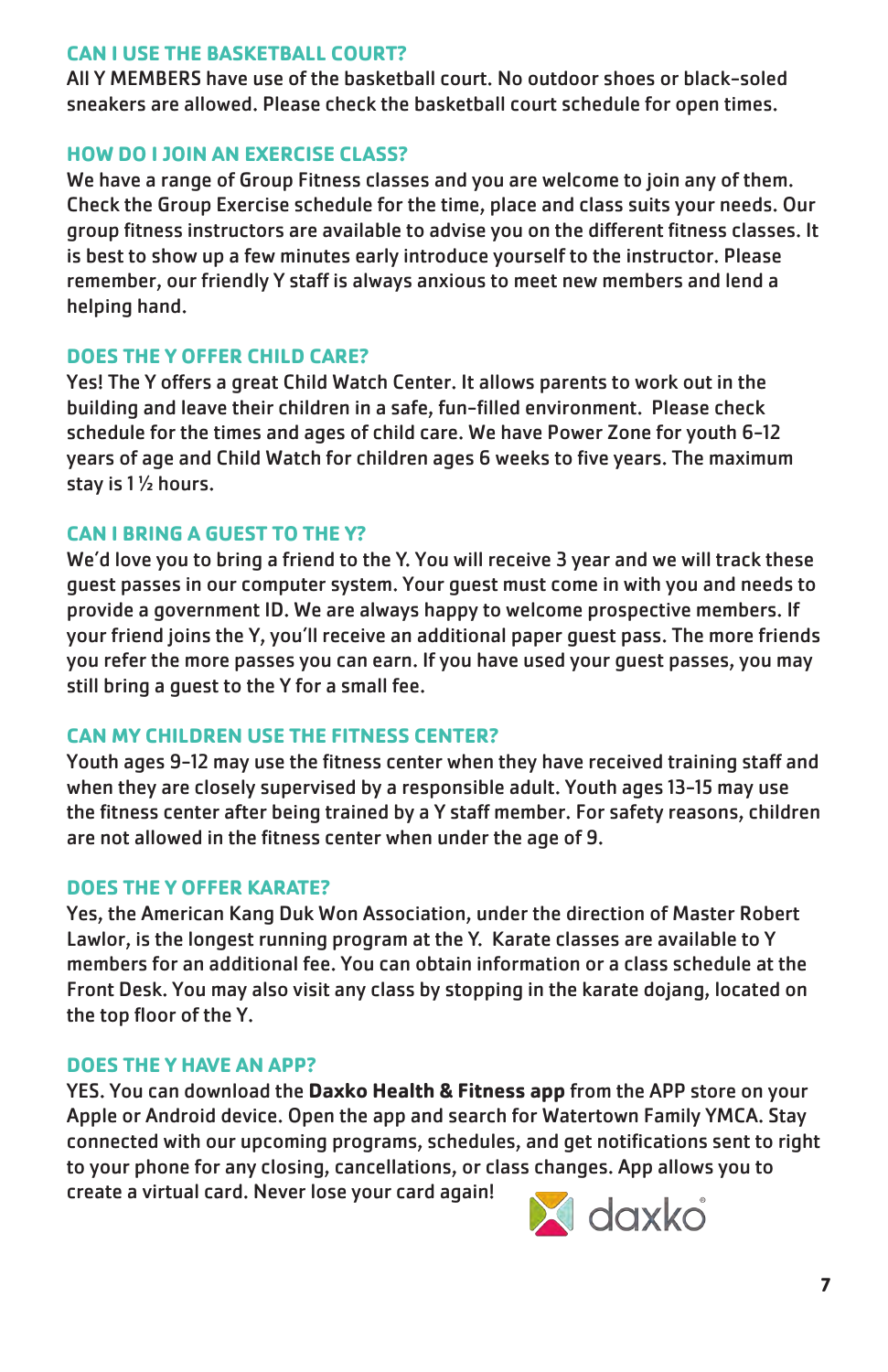

## **MEMBER CODE OF CONDUCT**

The Watertown Family YMCA is committed to providing a safe and welcoming environment for all members and guests. To promote safety and comfort for everyone, all individuals are asked to act appropriately while exhibiting the character values of respect, responsibility, caring and honesty. A member, program participant, or guest who is in violation of the Code of Conduct could be subject to consequences including removal from a program and/or termination of membership or program privileges.

### **RESPECT: Value the worth of every person, serve as an example**

- Verbally abusive or vulgar language, including swearing, name-calling, shouting, or threatening is not permitted.
- All members serve as examples for the children and young people in our Y; sexually explicit conversation, demonstration of sexual activity or sexual contact with another person is not permitted.
- Appropriate attire must be worn; please refrain from overly revealing attire.
- Loitering is not permitted in or outside YMCA facilities or programs.
- To protect the privacy of our members, cell phone use is not permitted in any locker room or restroom areas. Discreet and respectful use of cell phones is allowed in public/open areas only.

### **RESPONSIBILITY: Do what is right. Be accountable for your actions and behaviors.**

- For your safety and the safety of others posted rules in program areas must be followed.
- You may not carry or conceal devices that may be used as weapons\*.
- Use or possession of illegal drugs or alcohol on YMCA property or at YMCA programs is prohibited.

\*Does not apply to Law Enforcement Officials carrying weapons within the bounds of their public duty.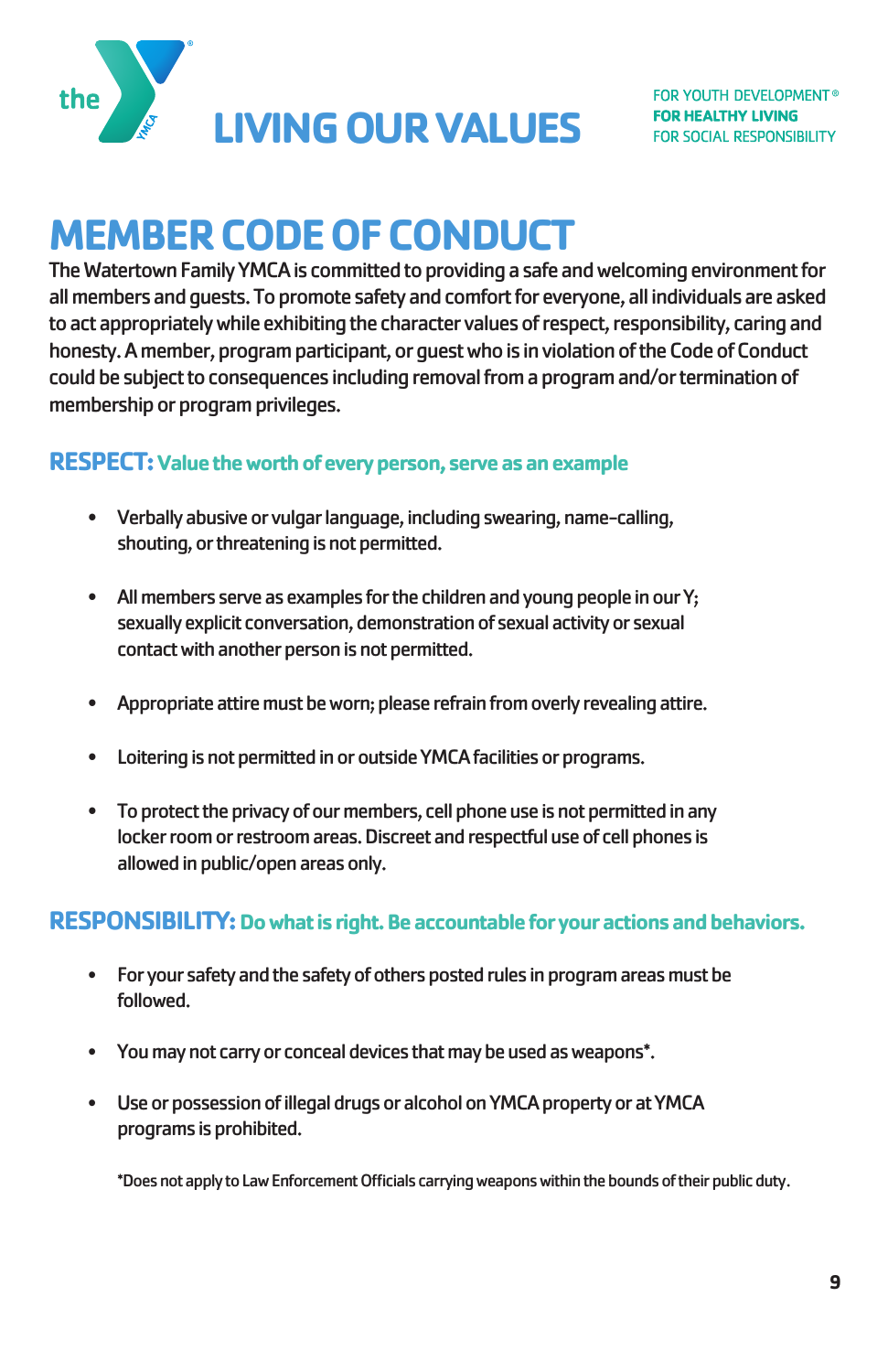## **CARING – Show sincere concern for others, be kind in words and actions**

- Physical contact with another person in an angry or threatening way is not permitted.
- Harassment or intimidation by words, gestures, body language or menacing behavior is not permitted.
- Smoking, e-cigarette and tobacco use are not permitted. YMCA Grounds and facilities are smoke, e-cigarette and tobacco free environments.

## **HONESTY – Demonstrate reliability and trustworthiness through action**

- For your safety and security, members and guest pass users must check-in with their membership card/photo ID at the Welcome Desk and identify themselves when asked by YMCA staff.
- Theft or behavior that results in the destruction of property, will not be tolerated.

Anyone who feels that this Code of Conduct is being violated should report the behavior to a sta person on duty. YMCA staff members are eager to be of assistance. Please notify a staff member if assistance is needed.

Suspension or termination of YMCA membership may result from a violation of this Code of Conduct. While an incident is being investigated, the membership of the person(s) accused of violating this Code of Conduct may be temporarily suspended pending a final decision.

Our YMCA utilizes video technology to protect all persons. Cameras are installed in open/public areas only, and not in private areas such as locker rooms, restrooms, etc.

## **Sexual Offender Background Check Policy:**

The Watertown Family YMCA considers it of great importance to provide a safe and threat free environment. The YMCA utilizes a nation-wide screening software to identify individuals listed on the National Sex Offender Registry. Person identified on the national registry will not be eligible for YMCA membership.

Code of Conduct adopted by action of the Board of Directors, May 16, 2017.

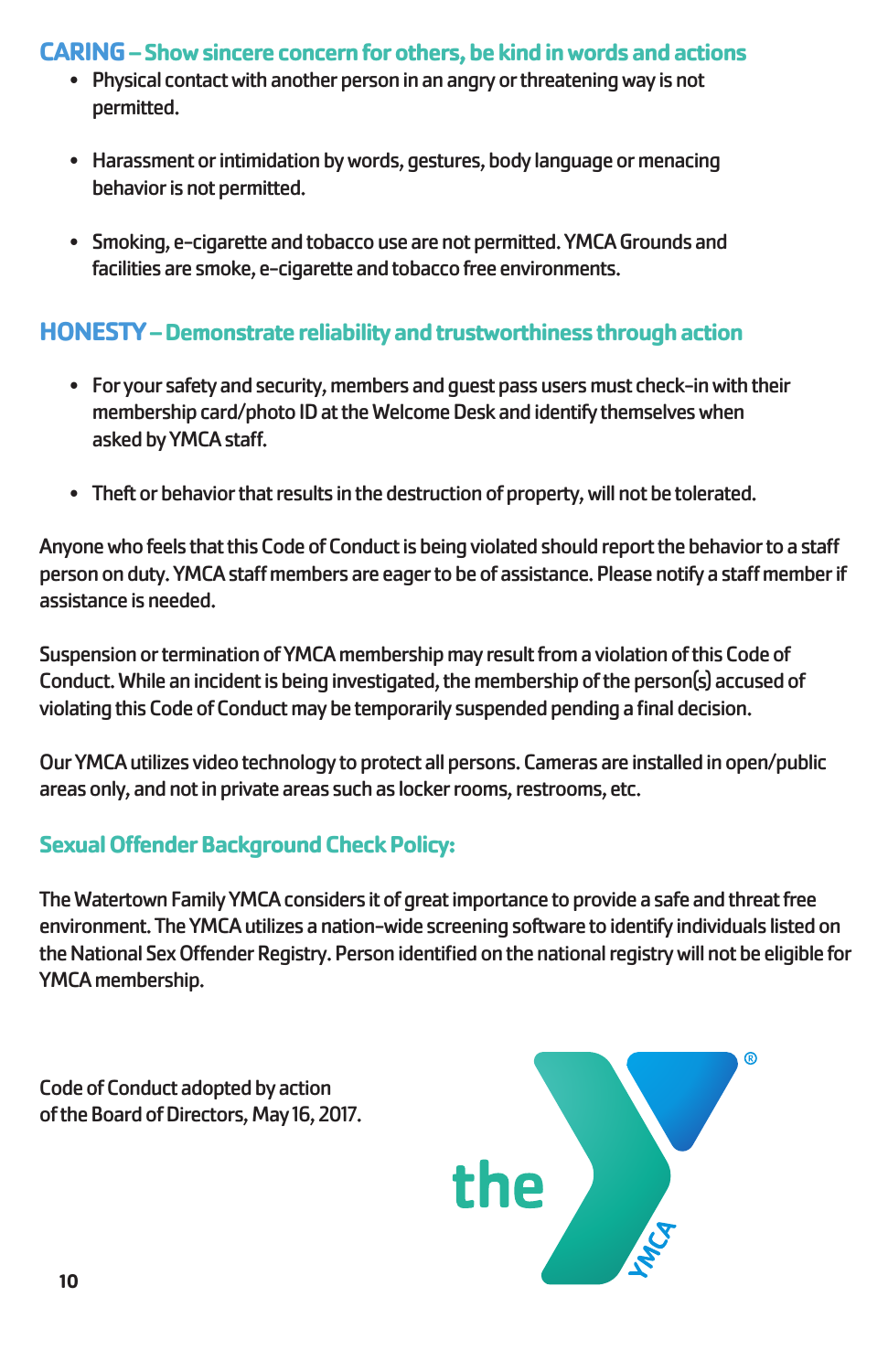

## **TRANSFORMING OUR COMMUNITY.FOR GENERATIONS.**

The Watertown Family YMCA has been committed to Downtown Watertown for more than 160 years, serving as a place where friends meet, children are nurtured, and people are strengthened in spirit, mind and body.

A new Watertown YMCA will ensure we can continue to build and strengthen our community. Thoughtfully designed and fully accessible spaces will connect families and neighbors, transform our community's health, and nurture the potential of all. **Envision what we can do together!**